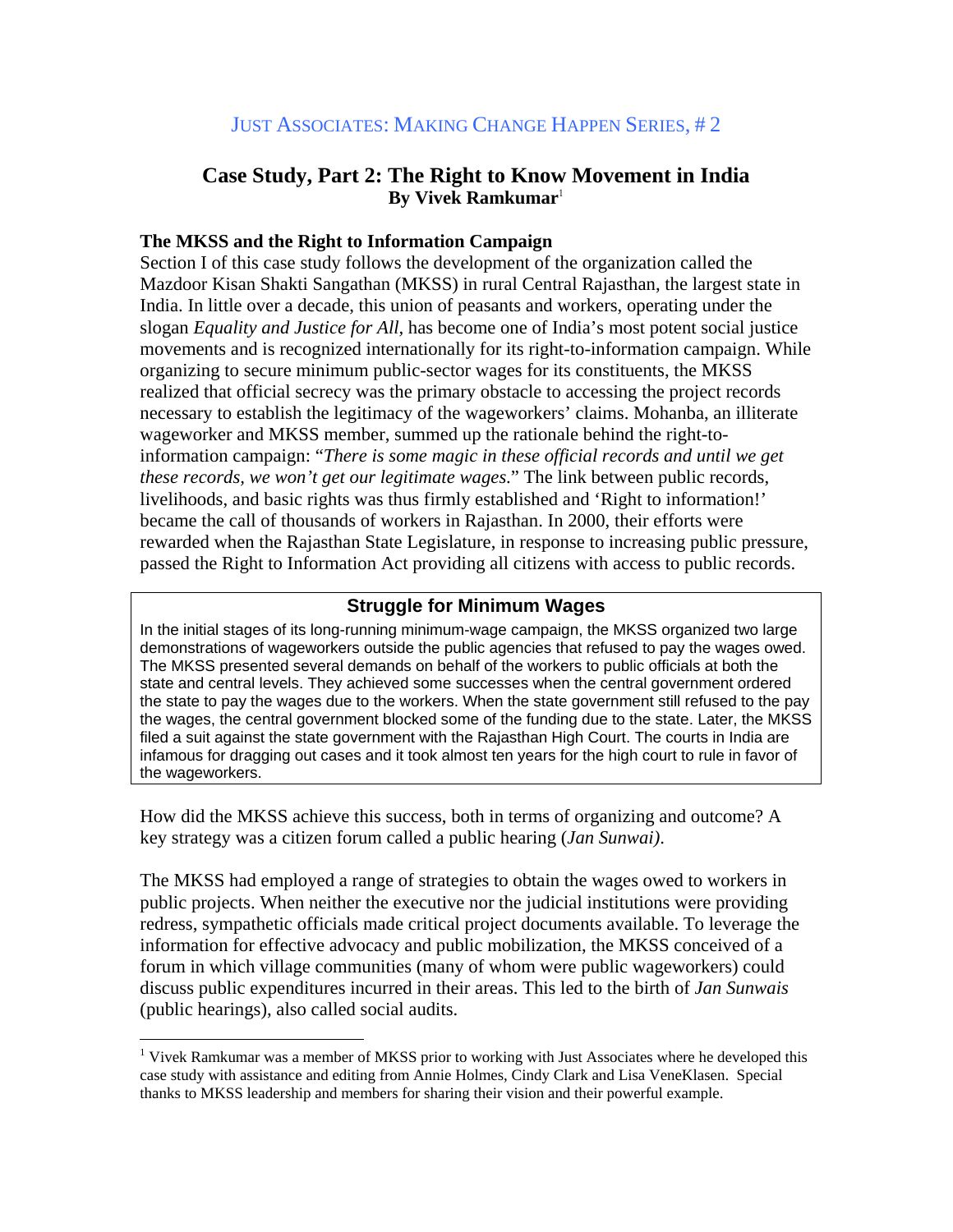### **What is a Social Audit?**

A social audit is a collective scrutiny by communities of public funds. In India, social audits originated from the public hearings organized by the MKSS on public-project spending and records. A formal panel, consisting of eminent citizens of the region, chaired each forum. Following a systematic procedure, community members were given an opportunity to voice their opinions on selected projects. In turn, the elected and government officials responsible for these projects were invited to respond to community residents' comments. Much as the authorities wanted to discredit the often explosive findings of the public hearings, even a reluctant officialdom acknowledged that MKSS public hearings follow appropriate procedures and principles.

## **The Origins of 'Audit'**

The term 'audit' owes its origins to the Latin word *audire,* which means 'to hear'. In modern times, people associate the task of auditing with financial accountants who use technical standards to examine the propriety of organizational finances. Social auditing, on the other hand, stays much truer to the original Latin interpretation of *audire* by requiring public officials to *hear* the findings of citizens regarding government programs.

#### **Stages in a Social Audit**

There are five distinct stages in the social audit process.

## *Stage 1: Gathering Information*

 India's government bureaucracy actively preserves secrecy around its public agency functions (as described in Section I of this Case Study). This complete lack of transparency is matched by the bureaucracy's lack of accountability to the citizens on whose behalf it works and from whose taxes it is paid. India inherited from British colonial rule a bureaucracy that was trained to maintain the *status quo* – power in the hands of rulers, sustained in part through exclusivity and elitism in governance.

However, unlike many other developing countries, India also inherited from the British a system of record keeping that provides a detailed paper trail for all public financial transactions. Thus, the history of every bit of money expended in public projects is recorded in a file and in entries in books of accounts. Signatures approving the transactions by the official chain of command will accompany these entries. Maintaining secrecy around this paper trail allows corruption to thrive and public funds to be misappropriated.

## **Running with the Records …**

The right–to-information campaign had its share of lighter moments. Shanker Singh, a founding member of the MKSS, went to a project site and asked the official in charge to show him the muster roll (labor roll). This lists the names of wageworkers and the amount due to them for work done on a daily basis. Shanker wanted to establish whether the amount entered in the muster roll matched the amount that a worker had actually received. The worker was illiterate and could not verify the recorded amount for which he had signed with his thumbprint. The amount involved was less than \$5; however, as soon as the official heard Shanker's request, he folded the muster roll and started running from the project site, to the amusement of many bystanders.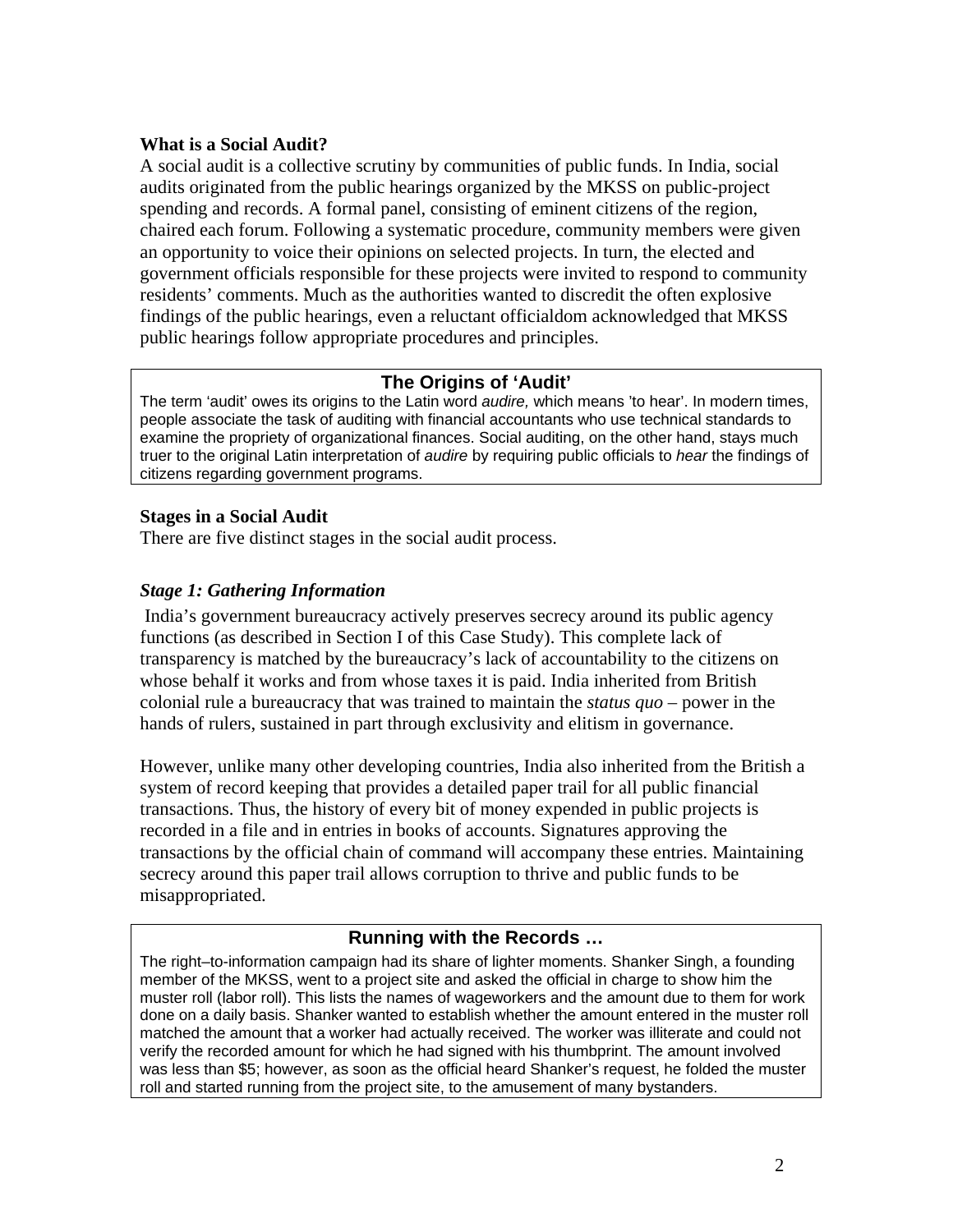A demand for information strikes at the very heart of a system that has over the years developed a cozy nexus among corrupt officials in government agencies such as engineering, accounting, administration, project supervision, auditing and even anticorruption administration. Kickbacks from project fund misappropriations are shared at all levels of the government chain of command from the lowly clerk all the way to the elected agency head. Billions of dollars are siphoned off through such corruption every year. Corruption is so entrenched that the late Prime Minister of India, Rajiv Gandhi, famously remarked that only fifteen cents in every dollar allotted to public projects actually reaches the intended beneficiaries.

Against this backdrop, one can imagine the challenges in obtaining information from public agencies. In the initial years of the right-to-information campaign, the MKSS depended upon sympathetic officials to provide information. Since a right-to-information law passed, the MKSS uses the provisions of the law to request documents.

#### **Discussion 5: Why did the official run when asked for the muster roll? What lessons can one draw from this incident about the power of information?**

### *Stage 2: Collating Information*

Having obtained official records, the MKSS faced its next challenge – that of deciphering the details contained in the records. Some of the documents in their possession were relatively easy to understand – cash books, muster rolls, and expenditure voucher files with bills showing materials purchased for project work. Then, there were more challenging records that a layperson seldom encounters, such as the project engineers' measurement books (MB), and utilization certificates (UC) verifying complete details of the project expenditure. The MKSS took on the task of becoming familiar with the jargon of project documentation. Members were assisted in this process by volunteers (drawn from among friends and well wishers) with experience in official documentation processes. Much to the amazement of officials, semi-literate members of the MKSS would stride into their offices and demand copies of project documents using terms like UC, MB, and ledgers. A heady sense of empowerment accompanied this new knowledge. The ability to pinpoint the exact meaning of scribbles in official records became a source of enormous pride. MKSS members then undertook to transfer this knowledge to villagers, as officials looked on incredulously.

Over a period of time, the MKSS became familiar with project documents and prepared a simple methodology for collating the information into summary matrices. One matrix, prepared from labor rolls, details for each worker the days in a year that s/he was employed at a particular project site. This matrix is very useful as it identifies cases of fraud in which a worker is shown to have been working on two different project sites on the same day. Similarly, a matrix was developed to summarize materials used in a project. Volumes of sand, cement and stones are measured in terms of camel or bullock cartloads rather than metric tons, to make them easier for villagers to verify. The matrix detailing commodity measures enable residents to identify erroneous records.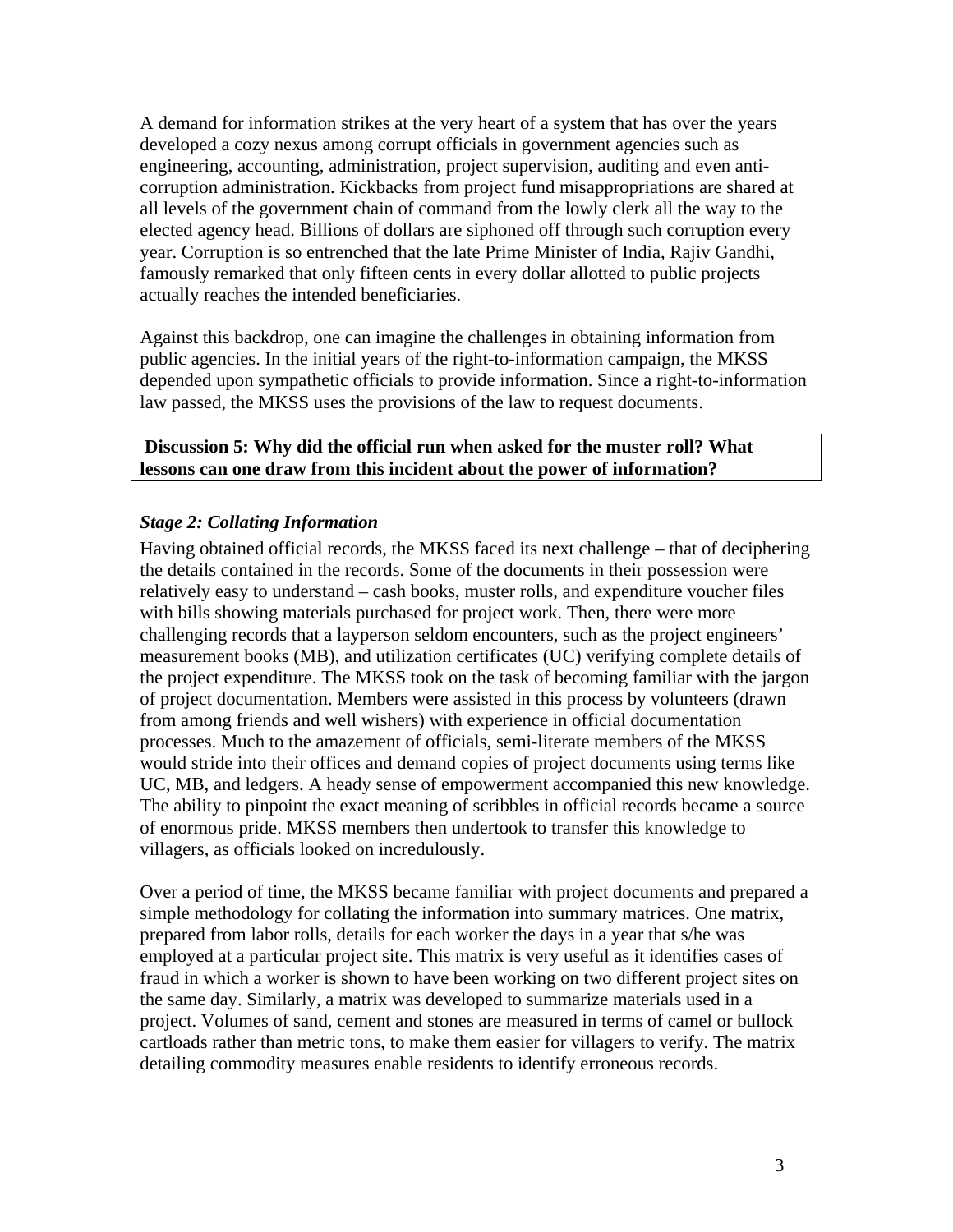**Discussion 6: How was research handled by the MKSS? In what ways did this strategy build and use their power as a movement? How is this different or similar to participatory research efforts that you know about?** 

# **Camel Dung Forgery**

Misrepresentations in muster rolls are one of the oldest and easiest ways for corrupt officials to camouflage misappropriation of wages. Illiterate workers unwittingly attest by thumbprint on muster rolls that they have received much higher wages than they have actually been given. Names of dead people and arbitrary names from voter rolls are entered into muster rolls as workers, and funds are usurped on their behalf. Corrupt officials use their own thumbprints to 'forge' non-existent workers' prints attesting to receipt of wages. Rather than use his own thumb, one audacious official used camel dung to 'forge' thumbprints.

### *Stage 3: Distributing Information*

MKSS members and other volunteers involved in public hearings make several copies of the project documents and the matrices developed from them. Teams of volunteers then go from house to house to distribute copies to the residents of relevant villages and to question them on the information in the matrices – whether they worked on a particular site, for example. Projects typically pay people to build roads, schools, and hospitals; dig wells; and plant trees. Residents who worked on project sites become a valuable resource for verifying project documents. The copies of the muster rolls create enormous excitement as residents identify the names of dead or fictitious people. This verification process also reveals under-payment. Bills drawn in the name of a camel cart owner were shown to be false, for example, when the person in question verified that he had never owned a camel in his life.

# **Spies, Lies and Crony Cries**

When local officials observe MKSS teams distributing information to village residents, they usually become agitated and often send 'spies' to observe and report back on these discussions. Sometimes, officials encourage a spy to spread disinformation. MKSS members have become adept at identifying such 'cronies' who, typically, make extravagant statements – "the village head is a great man, projects are being efficiently conducted, funds are being honestly utilized" and so on. A spy might also try to intimidate residents who attempt to provide information. The beauty of the process is its emphasis on organized community involvement – this ensures that committed village residents can counter officials' cronies' claims with the confidence of unified members. The public forum reassures residents about speaking out against the misuse of funds.

The information distribution process can take from one week to a couple of months and provides an opportunity for MKSS members to build momentum leading up to the day of the public hearing. Using creative media such as songs, street plays, banners and posters, MKSS members and community volunteers encourage residents to scrutinize project information and to attend the forthcoming public hearing.

**Discussion 7: Why share information with residents? Why does the MKSS not prepare an 'expert' report based on their own conclusions from project documents?**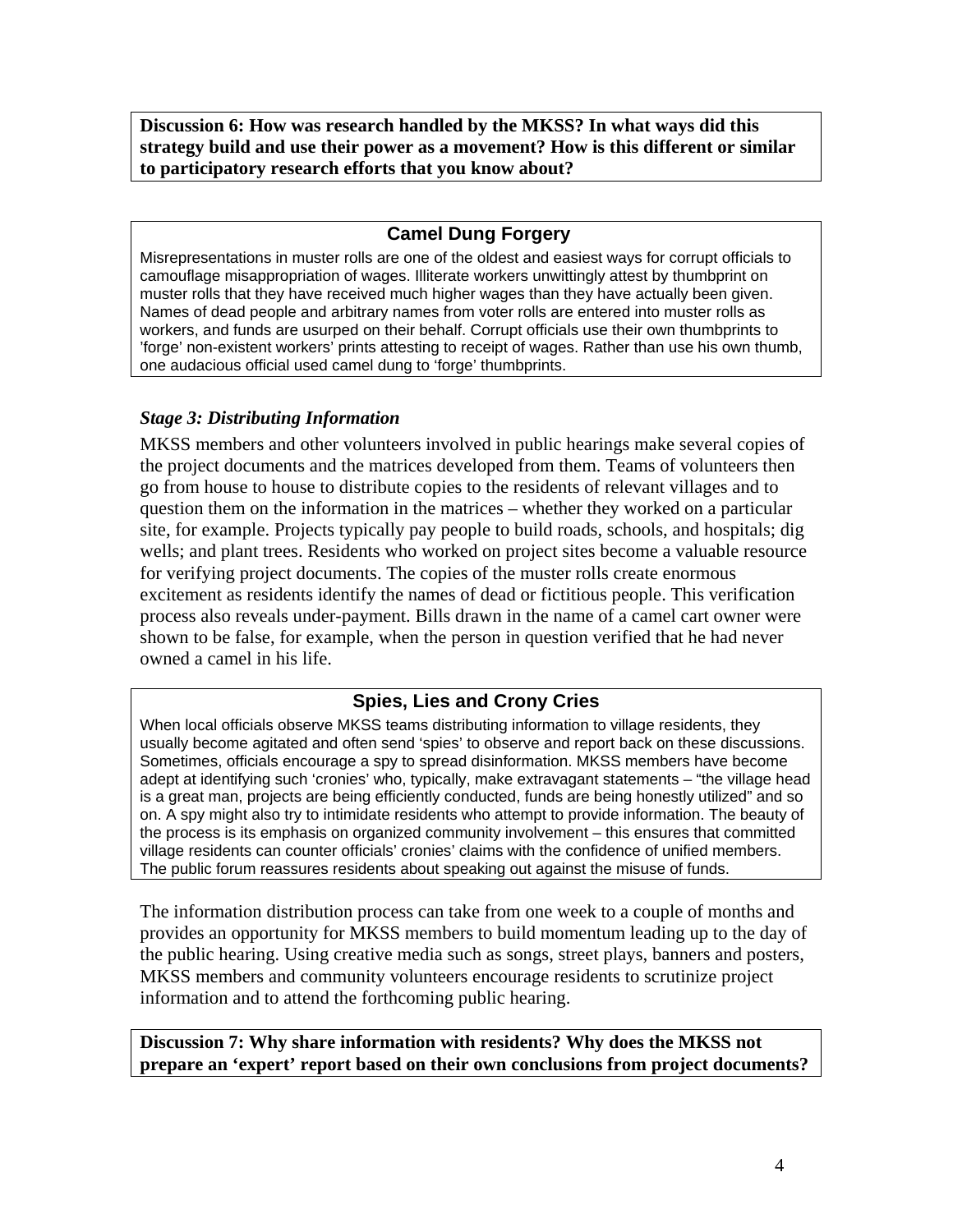## *Stage 4: The Public Hearing*

Public hearings sponsored by MKSS have a very festive atmosphere. Anticipation builds up among residents of the village about the day's possible outcomes. The hearing is normally held in an open field in the village – special efforts are made to ensure that the location is convenient and accessible. MKSS volunteers put up a makeshift tent and organize seating for the attendees. A designated space is reserved for the panel adjudicating the hearing, and the rules of conduct are explained to the participants.

## **Songs and Puppet Shows**

MKSS public hearings normally take up an entire day. To prevent monotony, MKSS volunteers provide entertainment in the form of songs that set campaign lyrics to the tunes of traditional folk songs. These catchy songs go right to the heart of the issues affecting the lives of the poor in India. Using puppet shows, MKSS volunteers also liven up proceedings for the children.

MKSS volunteers control the flow of discussion. Speakers are not allowed to make wild allegations of corruption against public officials, and public are given adequate opportunity to justify their performance in projects. Derogatory and abusive language is prohibited, and traditionally disempowered groups, including women, lower caste members and the poor, are actively encouraged to contribute their points of view.

Often, explosive findings emerge. The testimony of speaker after speaker describes instances of corruption, inefficiency in utilization of public funds, and poor planning within public agencies. Workers and residents identify false information contained in public records. Discussions become especially animated when public officials try to defend the projects that they supervised. Village residents are quick to point out lies in their statements. In some hearings, family members of corrupt officials have testified against them and some officials have admitted their wrongdoings. In front of an audience of between two and three hundred village residents, officials have handed over cash – the proceeds obtained through the corrupt use of project funds – to the panel adjudicating the public hearing.

## *Stage 5: Follow-up to the Public Hearing*

Follow-up is critical in leveraging the findings of the public hearing into an effective advocacy campaign to address specific instances of corruption and mismanagement, as well as broader policy considerations around the transparency and accountability of public agencies. The MKSS has used the space created by public hearings to engage the state government in discussions on reforming planning processes so that citizens can proactively engage in governance.

After each public hearing, the MKSS prepares a formal report of proceedings and findings. Copies are sent to senior state government officials, the media, and other groups engaged in the campaign. From the findings, the MKSS makes recommendations to the state government regarding action that should be taken against errant officials.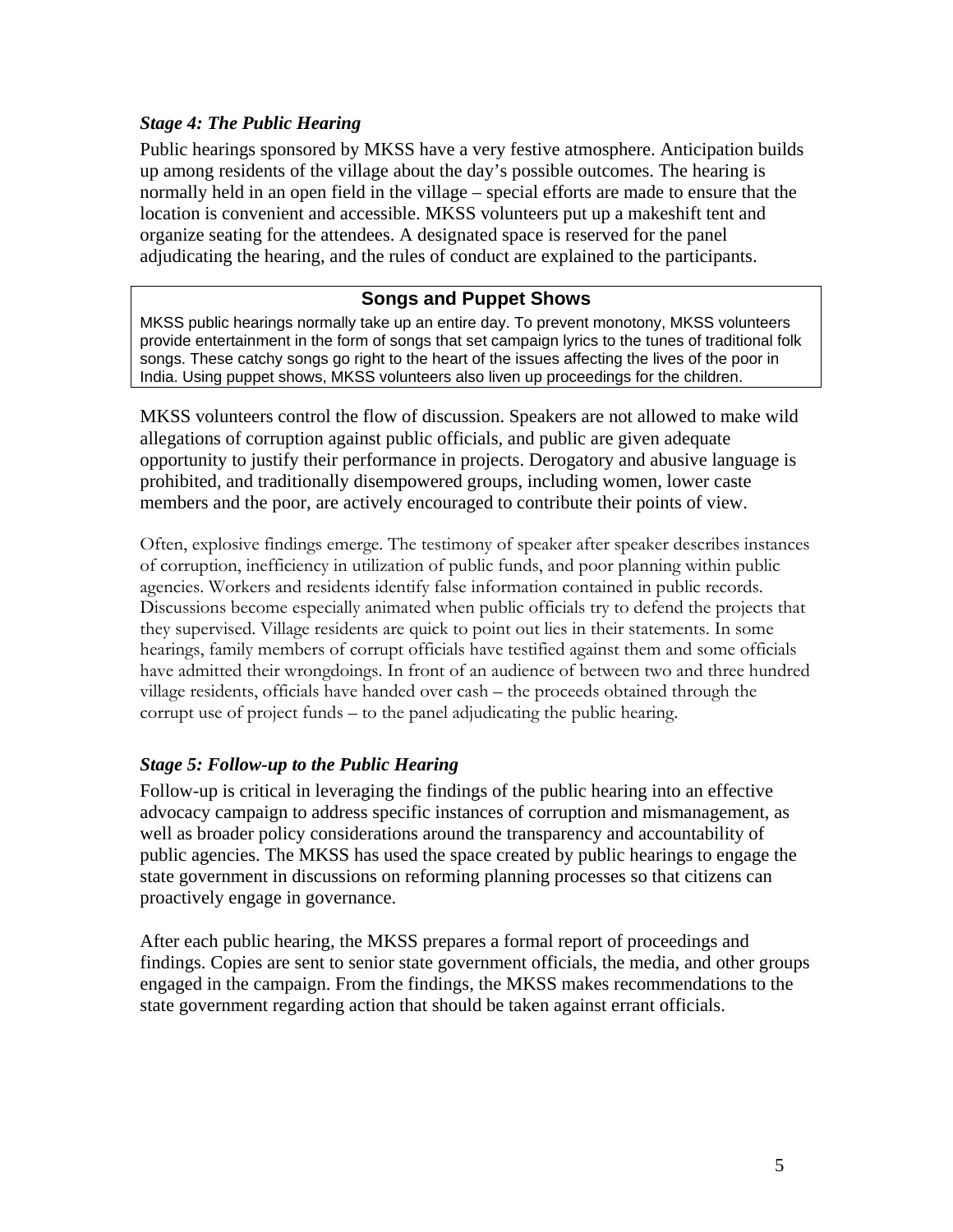## **Institutionalizing Social Audits**

Because its public hearings were so effective, the MKSS started examining ways to institutionalize the social audit process. MKSS successfully lobbied the state government to introduce aspects of the public hearing process within local governance processes. The state government now requires that a social audit be held each year in villages. As part of the audit, all village residents must be given an opportunity to vote on a resolution verifying that the projects in their village have been successfully completed. While this process has its limitations, it represents a radical change in the institutional space provided to citizens to *audit* public funds.

The MKSS has successfully leveraged the findings of its public hearings to build momentum around the right–to-information campaign. The tremendous response and participation that public hearings have engendered among residents of villages culminated in two massive public demonstrations – first in the town of Beawer and later in the state capital of Jaipur. Thousands of demonstrators demanded that the state government enact a law giving citizens the right to information. In 2000, the Rajasthan state legislature passed the Right to Information Act. Two years later, in 2002, the national parliament of India passed the National Right to Information law.

# **Impact of Right to Information**

The right-to-information campaign has had a major impact on governance in the state of Rajasthan. Cynics might question the empowerment that citizens receive from a law giving them the right to view official information. However, public officials' response to the enactment of this law is revealing. In 2002, for example, 300 elected village representatives demonstrated in front of the Rajasthan state legislature demanding that the law on right to information be overturned; they argued that the law was being used by citizens to 'harass' them and interfere with their functioning. The law has also affected the conduct of famine relief programs in the years since its enactment. Senior state bureaucrats accede that the number of complaints regarding the denial of wages has been drastically reduced as a result of the law and of other disclosure policies that accompanied it.

#### **Cross-cutting Application**

The right-to-information campaign has consistently recognized that its strength lies in its integral relationship with other movements.<sup>2</sup> Today, many other civic groups are using the right to information as a weapon in their respective battles. In October 2004, the second National Convention on the Right to Information was organized by the National Campaign for People's Right to Information (NCPRI). The convention attracted four hundred participants from all over India. Thirty-nine workshops addressed issues ranging from the impact of right to information on essential supplies, to corruption, to the problems of people displaced by large public infrastructure projects, to the adverse impacts of economic globalization, to the disappearance of citizens as a result of state security action. The breadth of topics truly demonstrated the impact of the Right to Information Law on all citizens in the country.

#### **Discussion 8: Why are the MKSS-sponsored public hearings so popular with village communities?**

 $\overline{a}$ 

<sup>&</sup>lt;sup>2</sup> Aruna Roy & Nikhil Dey, Fighting for the Right to Know in India

<sup>&</sup>lt;http://righttoinformation.info/arunapaper.htm>